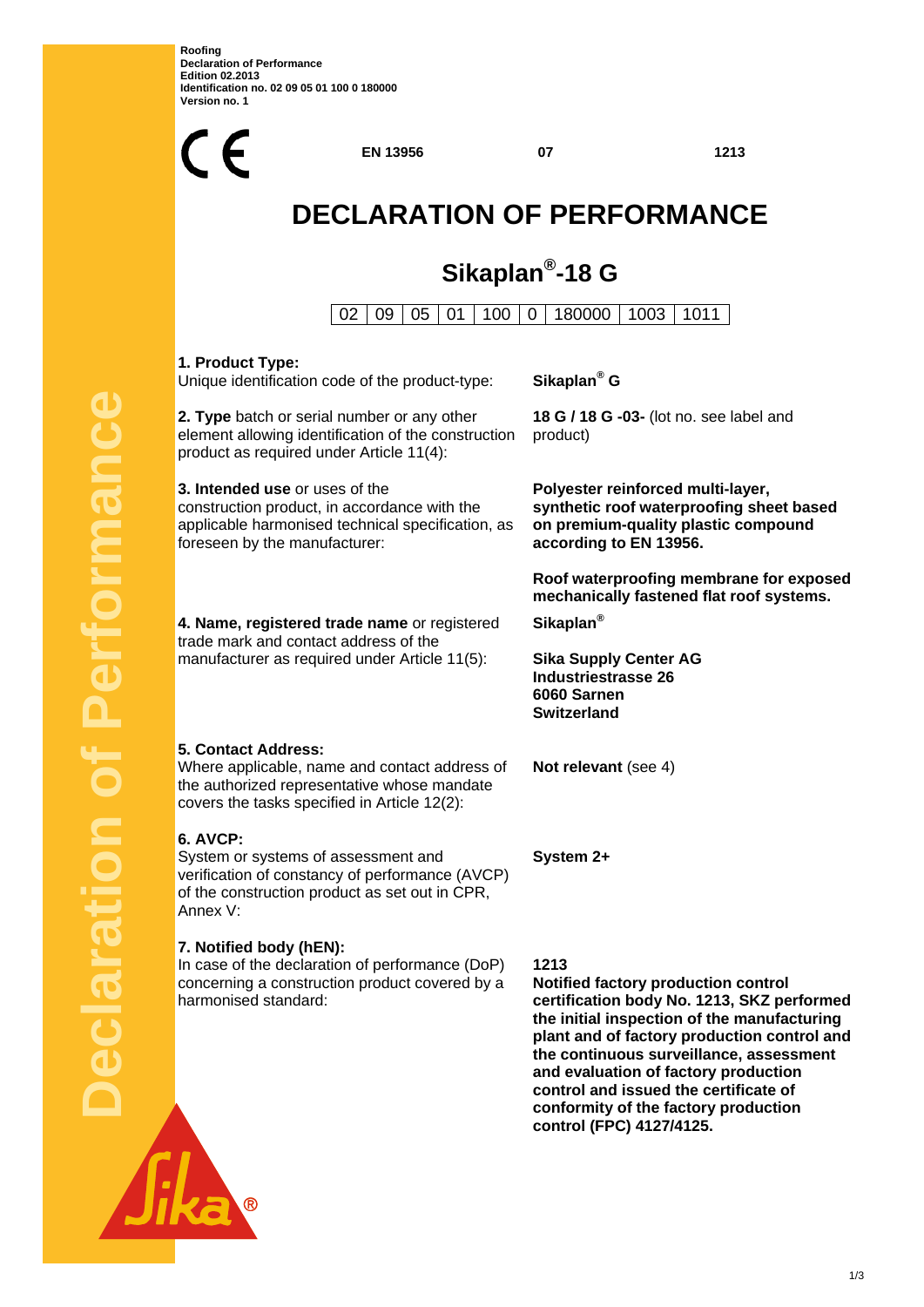**Roofing Declaration of Performance Edition 02.2013 Identification no. 02 09 05 01 100 0 180000 Version no. 1** 

# **8. Notified body (ETA):**

In case of the declaration of performance concerning a construction product for which a European Technical Assessment (ETA) has been issued:

# **9. Declared performance**

| $5001$ $0001$ $0011$<br><b>Essential</b><br>characteristics                                   | <b>Performance</b>                        | <b>Test Standard</b>                               | <b>Harmonised</b><br>technical<br>specification |
|-----------------------------------------------------------------------------------------------|-------------------------------------------|----------------------------------------------------|-------------------------------------------------|
| <b>Water tightness</b>                                                                        | Pass                                      | EN 1928                                            |                                                 |
| <b>External fire</b><br>performance<br><b>Part 1-4</b>                                        | BROOF(11) < 20°<br>BROOF $(13)$ < 10°     | EN 13501-5                                         |                                                 |
| <b>Reaction to fire</b>                                                                       | Class E                                   | EN ISO 11925-2.<br>classification to EN<br>13501-1 |                                                 |
| Joint peel resistance                                                                         | $\geq 300$ N/50 mm                        | EN 12316-2                                         |                                                 |
| Joint shear resistance                                                                        | $\geq 600$ N/50 mm                        | EN 12317-2                                         |                                                 |
| <b>Tensile strength</b><br>longitudinal (md) <sup>1)</sup><br>transversal (cmd) <sup>2)</sup> | $\geq 1000$ N/50 mm<br>$\geq 900$ N/50 mm | EN 12311-2                                         | EN 13956: 2012                                  |
| Elongation<br>longitudinal (md) <sup>1)</sup><br>transversal (cmd) <sup>2)</sup>              | $\geq 15\%$<br>$\geq 15\%$                | EN 12311-2                                         |                                                 |
| <b>Tear strength</b><br>longitudinal $(md)^{1}$<br>transversal (cmd) <sup>2)</sup>            | $\geq 150$ N<br>$>$ 150 N                 | EN 12310-2                                         |                                                 |
| <b>Foldability at low</b><br>temperature                                                      | $≤ -25 °C$                                | EN 495-5                                           |                                                 |
| UV exposure                                                                                   | Pass $(> 5'000 h /$ grade 0)              | EN 1297                                            |                                                 |

**Not relevant** (see 7)

1) md =machine direction

2) cmd =cross machine direction

Sika

B